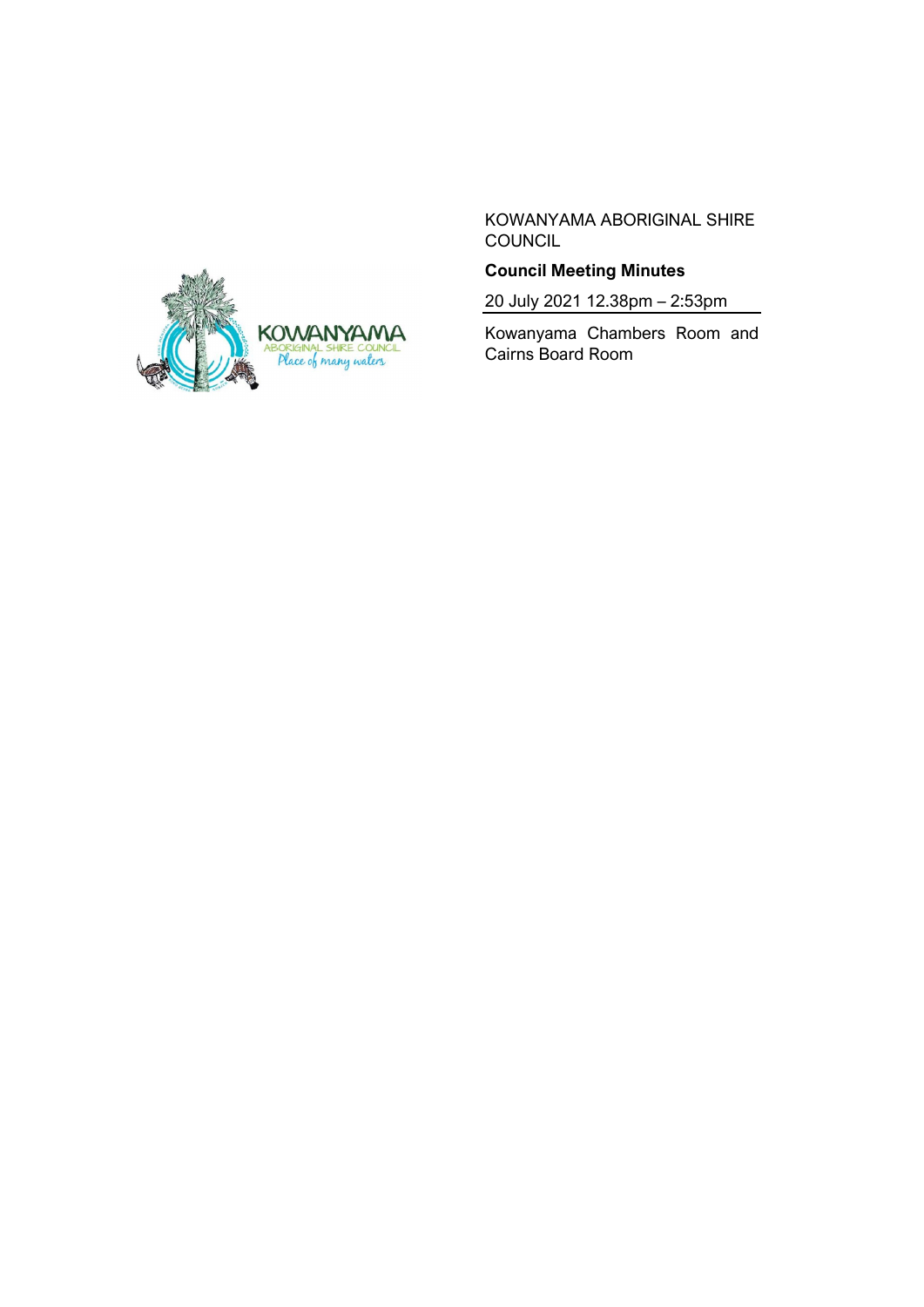# **Present:**

# **Councillors**

Mayor Robbie Sands (Chair) – Kowanyama Boardroom Deputy Mayor Cameron Josiah (Councillor) – Kowanyama Boardroom Cr Jacob Elroy Josiah (Councillor) – Kowanyama Boardroom Cr Teddy Bernard (Councillor) – Kowanyama Boardroom

## **Executive**

Gary Uhlmann, Chief Executive Officer (CEO) – Cairns Boardroom

Chris McLaughlin, Acting Executive Manager Governance and Operations (A/EMGO) – Cairns Boardroom

Andrew Hay, Executive Manager Finance (EMF) – Cairns Boardroom

Jacqui Cresswell, Acting Executive Manager Roads, Infrastructure & Essential Services, (EMRIES) – Kowanyama Boardroom

Kevin Bell, Executive Manger Community Services (EMCS) – Kowanyama Boardroom

## **Apologies:**

Cr. Richard Stafford (Councillor) Christine Delaney, Executive Manager Human Resources (EMHR)

## *Meeting Commenced: 12.38pm*

## **1) Welcome**

The Mayor welcomed Councillors and Executive Team to meeting

## **Apologies**

| <b>RESOLUTION - Cr Stafford Apologies</b>          |                           |
|----------------------------------------------------|---------------------------|
| That Council accept the apologies for Cr Stafford. | <b>MOTION NOT CARRIED</b> |

## **2) Minutes from Previous Meeting**

A/EMGO presented previous minutes and resolution for the June Ordinary Council Meeting and the June Special Council Meeting.

| <b>RESOLUTION – Minutes</b><br>Minutes from previous Ordinary Council Meeting 23<br>June 2021 be adopted as true and accurate | <b>Moved: Cr Sands</b><br><b>Seconded: Cr Bernard</b> |  |
|-------------------------------------------------------------------------------------------------------------------------------|-------------------------------------------------------|--|
|                                                                                                                               | All in favour<br><b>MOTION CARRIED:</b>               |  |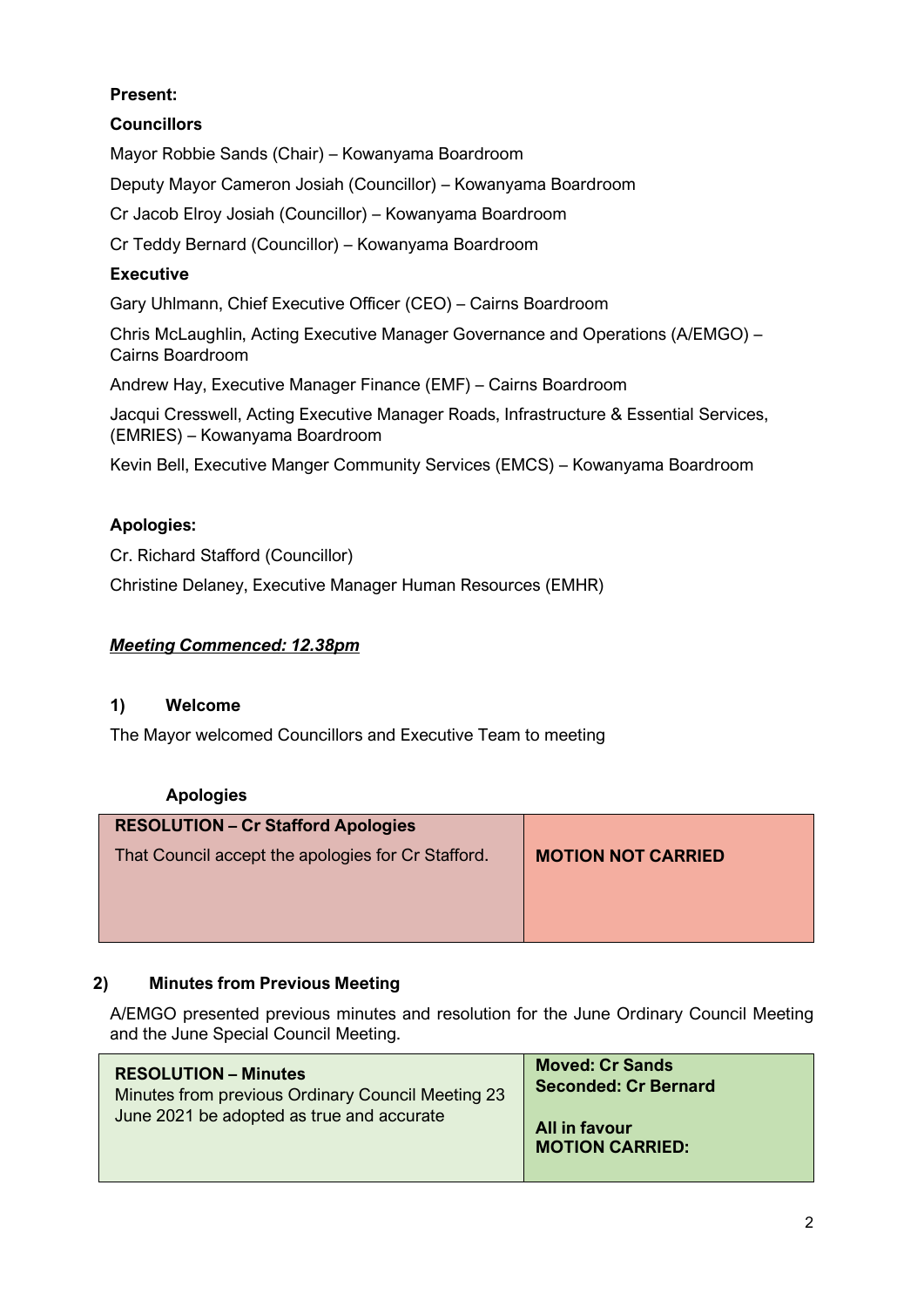| <b>RESOLUTION – Minutes</b><br>Minutes from previous Special Council Meeting 28<br>June 2021 be adopted as true and accurate | <b>Moved: Cr Cameron Josiah</b><br><b>Seconded: Cr Sands</b> |  |
|------------------------------------------------------------------------------------------------------------------------------|--------------------------------------------------------------|--|
|                                                                                                                              | All in favour<br><b>MOTION CARRIED:</b>                      |  |

## **3) Action Items**

A/EMGO presented in progress action items register. Council checked Action Items register – all OK and still progressing. All Executive's to update as required.

## **4) Reports**

## **a) CEO Information Report**

Gary Uhlmann CEO presented a verbal information report:

- Vaccination team will be in community for their first visit from Monday 9 August until Friday 13 August. The second visit will commence Monday 6 September until Friday 10 September.
- The MPC will be set up for the vaccination team to be organised and planned with the Director of Nursing (DON) Helen Hewitt.
- There will be a nurse or doctor available to speak with community members regarding any questions they may have regarding the vaccine.

**Action Item:** EMGO to add vaccine information post to newsletter

Three (3) letters have been sent to the PBC regarding Rangers, Infrastructure and Cattle Company. Meeting is attempting to be organised for next week with the PBC and the Council for discussion on relevant topics and to help build relationship.

**Action Item:** EMGO and CEO to draft a letter to PBC regarding start date of muster

**Action Item:** EMGO to organise meeting with PBC for next week

- Community Safety Plan (CSP) will now be kicking off (stage 2) and to engage with Dr. Chris accordingly. Stage 1 (Alcohol Management) has been submitted to the State Government and needs to be considered by Cabinet.
- Infrastructure and Roads programs are going great and progressing along well
- Kowanyama Sports and Recreation Association (KSRA) lease has been accepted and is almost finalised.
- Submitted new carriage limit and CSP could be a few months before any correspondence is received
- Sawfish researchers are visiting to do their studies. The aim is to 1. Preserve the sawfish and 2. If proved they are endangered, Council is fully supportive of the research.
- Minister visit to community has been scheduled for Friday 30 July
- Community Public Meeting will be held on Thursday 22 July. Councillors and CEO will meet tomorrow to discuss what is to be on the agenda

## **b) Executive Manager Governance and Operations**

**i) Information Report**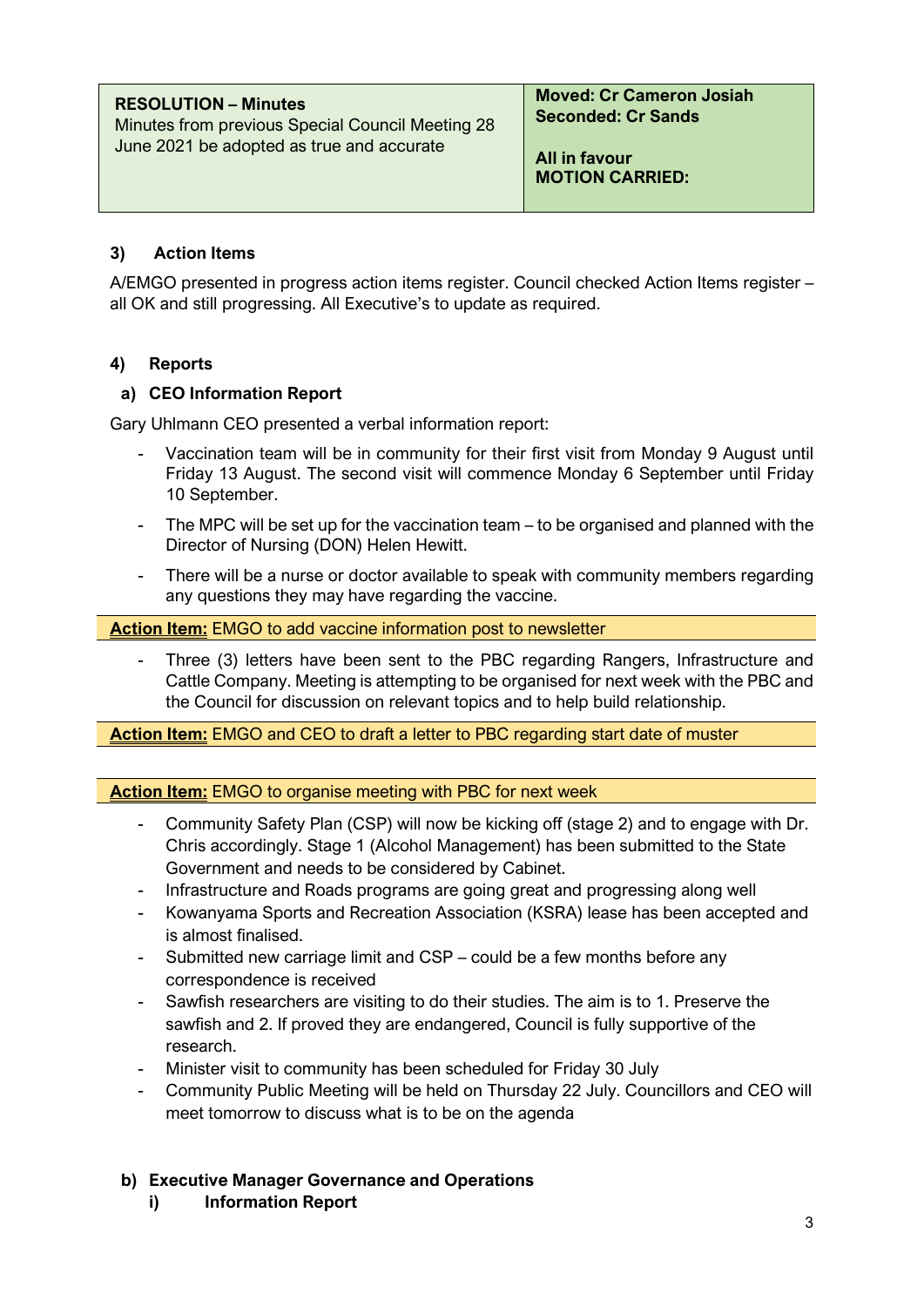Chris McLaughlin A/EMGO presented information report:

**Canteen Lease -** We have now received feedback from the Kowanyama Sports and Recreation Association regarding their draft lease. There are no significant matters raised in the comments and we expect the lease to be finalised by the end of July.

**Cattle Company -** A tender has been completed for the first muster and will be discussed at the meeting today.

**PBC Communications -** In order to further improve information sharing between Council and Abm Elgoring Ambung Aboriginal Corporation RNTBC three letters have been sent to Chair Holness:

- Rangers clarifying roles and duties of our Rangers and providing a program of Ranger activities
- Infrastructure provided details of the upcoming infrastructure projects for either noting for information or requesting cultural monitors (as attached)
- Cattle Company requesting a mutually acceptable agistment agreement

**Special Holiday's -** The current remaining Special Holidays allocated to Kowanyama for 2021 are:

- Friday August 6 Kowanyama Annual Rodeo
- Friday August 20 Kowanyama DOGIT DAY

Advice is sought as to whether the public holidays in 2022 should remain on Friday or move to a Monday (as in previous years)

| <b>RESOLUTION - Special Holidays</b><br>Councillors support that Special Public Holidays be<br>changed to <b>Mondays</b> for 2022 | <b>Moved: Cr Sands</b><br><b>Seconded: Cr Elroy Josiah</b> |  |
|-----------------------------------------------------------------------------------------------------------------------------------|------------------------------------------------------------|--|
|                                                                                                                                   | All in favour<br><b>MOTION CARRIED:</b>                    |  |

#### **Working with Children (Indigenous Communities) Amendment Bill 2021 –**

Robbie Katter MP has written to Council to seek views on whether Council would support new legislation (a Bill) which would provide flexibility to Indigenous communities in determining their whether community members should be able to work with children - even if they have a conviction.

Due to the inability of some community members to gain a blue card due to old and unrelated convictions, it would appear that council would be in agreement in principle.

Mayor will speak with TCICA and provide feedback at the next Council meeting.

| <b>RESOLUTION - Working with Children (Indigenous)</b><br><b>Communities) Amendment Bill 2021</b><br>Councillors support new legislation which would<br>provide flexibility to indigenous communities in<br>determining whether community members should be<br>able to work with children – even if they have a<br>conviction | Matter left lying on the table for<br>consideration at the next meeting. |
|-------------------------------------------------------------------------------------------------------------------------------------------------------------------------------------------------------------------------------------------------------------------------------------------------------------------------------|--------------------------------------------------------------------------|
|-------------------------------------------------------------------------------------------------------------------------------------------------------------------------------------------------------------------------------------------------------------------------------------------------------------------------------|--------------------------------------------------------------------------|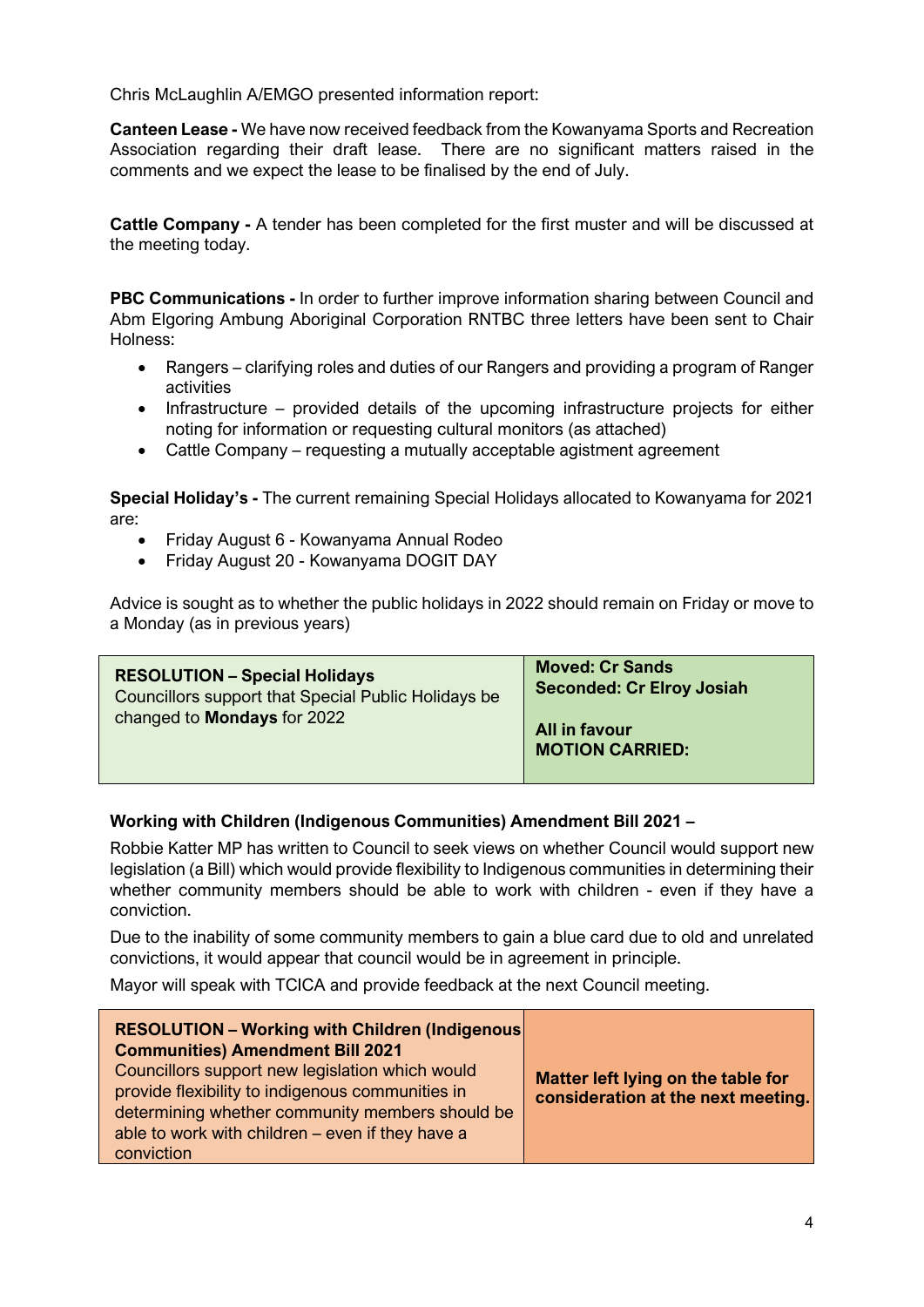# **ii) Agenda Report – Cattle Muster Tender**

Chris McLaughlin A/EMGO presented Agenda Report to Council:

Following the recent acquisition from the former Kowanyama Cattle Company Pty Ltd, the Kowanyama Aboriginal Shire Council now owns and manages more than 5,000 head of branded and cleanskin cattle which graze across 244,000 hectares of Aboriginal Land – lots 19 sand 53 comprising PIC QBCP0029, as well as across two (2) pastoral leases (known as Oriner's and Sefton Stations (lots 12 and 29 - together comprising PIC QACP0043) located in Kowanyama, Queensland.

After considering options for mustering, it was agreed that a short and productive bull and mickey catch and sale program (approximately eight (8) weeks in duration) would be the most suitable muster option as it would provide a capital injection to the enterprise.

As per the Local Government Regulation, council must advertise a tender for contracts expected to be worth \$200,000 or more.

Council engaged two Independent Industry Experts (IIEs) Des Burns and Alan Pederson, to provide advice on the tender and to sit on the tender evaluation panel.

The Tender was advertised on Monday 14 June in QC (Queensland Country Life), NQ (North Queensland Register) the Express Newspaper, Council's Facebook page and the Kowanyama Notice Board Page as well as our website.

The tender closed on Monday 12 July (extended by one week). 12 submissions were received. The Tender Panel, as approved by the CEO and Executive Manager Finance were:

- Katherine Wiggins, Executive Manager Governance and Operations
- Chris McLaughlin, Culturev8
- Des Burns
- Alan Pederson

All panel members confirmed they had no actual or perceived Conflict of Interest with any of the tenderers.

The tender submissions were assessed by the following criteria:

| Criteria                                | Weighting (%) |
|-----------------------------------------|---------------|
| Price                                   | 50            |
| Contractor's Experience and Methodology | 40            |
| Indigenous Economic Opportunities       | 10            |
| Total                                   | 100           |

The number 1 ranked tenderer was Wheatley Rural Contracting with a total weighted score of 80.40%. Marshall Wheatley demonstrated a competitive price, an established business infrastructure, experience in and a commitment to Indigenous Employment, a commitment to animal welfare and experience in Kowanyama (being a former contract musterer of the Liquidator of the former Kowanyama Cattle Company in 2018/19).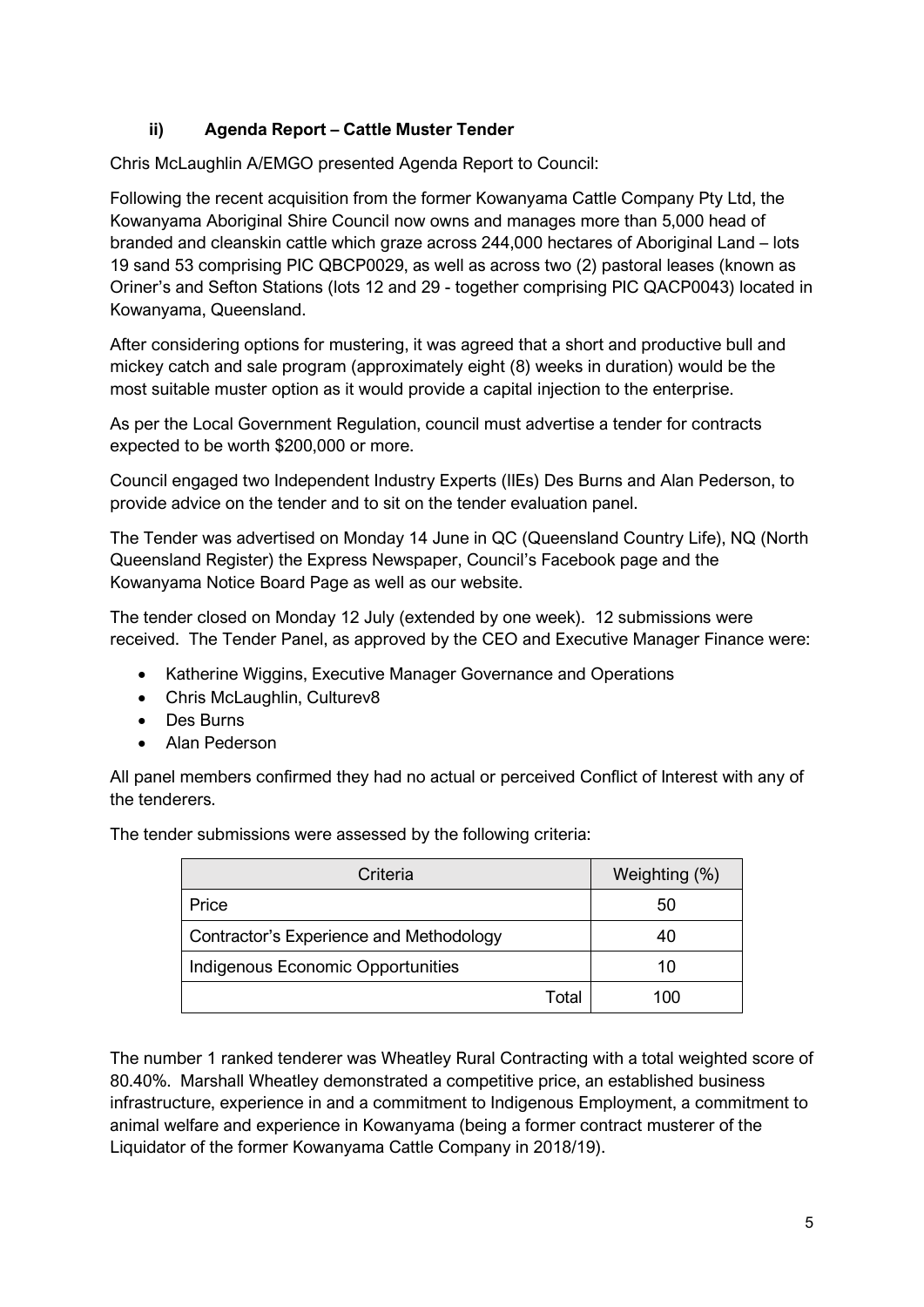Contract Negotiations - On endorsement from Council the CEO will progress contract negotiations with the following provisions:

- That a full Indigenous Employment Opportunities Plan (IEOP) be developed and agreed to by both parties (including employment of local tenderers to assist preferred tenderer)
- That Council will undertake inspections of the operations every two weeks
- That Council will choose the sale agent
- That to ensure animal welfare and reduce financial losses due to loss of cattle weight, the Cattle are sold at Mareeba and no other location at a further distance,

| <b>RESOLUTION - Cattle Muster Tender</b>                                                                        | <b>Moved: Cr Sands</b>      |
|-----------------------------------------------------------------------------------------------------------------|-----------------------------|
| That Council resolve to engage Wheatley Rural                                                                   | <b>Seconded: Cr Bernard</b> |
| Contracting as the successful tenderer for Council                                                              | All in favour               |
| Tender Cattle Muster: TKASC2021-4, and delegate                                                                 | <b>MOTION CARRIED:</b>      |
| powers to the CEO to negotiate contract terms, and that<br>if contract terms cannot be negotiated, that Council |                             |
| resolve to accept the number "2" rated tenderer and<br>delegate powers to the CEO to negotiate contract terms.  |                             |

*Kevin Bell left meeting at 1:27pm*

#### **c) Executive Manager Finance**

#### **i) Information Report**

Andrew Hay EMF presented information report:

- Currently finalising the end of financial year 2020-2021
- Audit Committee meeting organised for the 18 August 2021

#### **ii) Agenda Reports**

#### **Prequalified Supplier Agreements.**

Andrew Hay, EMF presented Agenda Report – Prequalified Supplier Agreements.

As per the Local Government Regulation, council must seek quotes from suppliers when a contract is over \$15k. This can cause inefficiencies in project management and service delivery as the quoting process can take valuable time to complete. Local Government legislation recognises this and so allow council to generate a list of "prequalified suppliers". Once a supplier is on the prequalified list council does not need to seek quotes. In order for this list to be developed council must advertise the opportunity to be added to the list for a minimum of 21 days, this is called a "Request of Tender (RFT)".

Peak services were engaged by Council to manage this process as council did not have sufficient internal resources to manage the project.

A Request for Tender (RFT) was issued by Peak Services on behalf of council on 25 May and closed at 2:00pm on 22 June 2021. Adverts were placed in the Cairns Post and on the community notice boards. The services requested was for Plant Hire

Council received tender responses from 26 tenderer (applicants). Peak Services managed the tender process for Council and supplied the Tender Evaluation Review Report that was reviewed and endorsed by the Council Internal panel.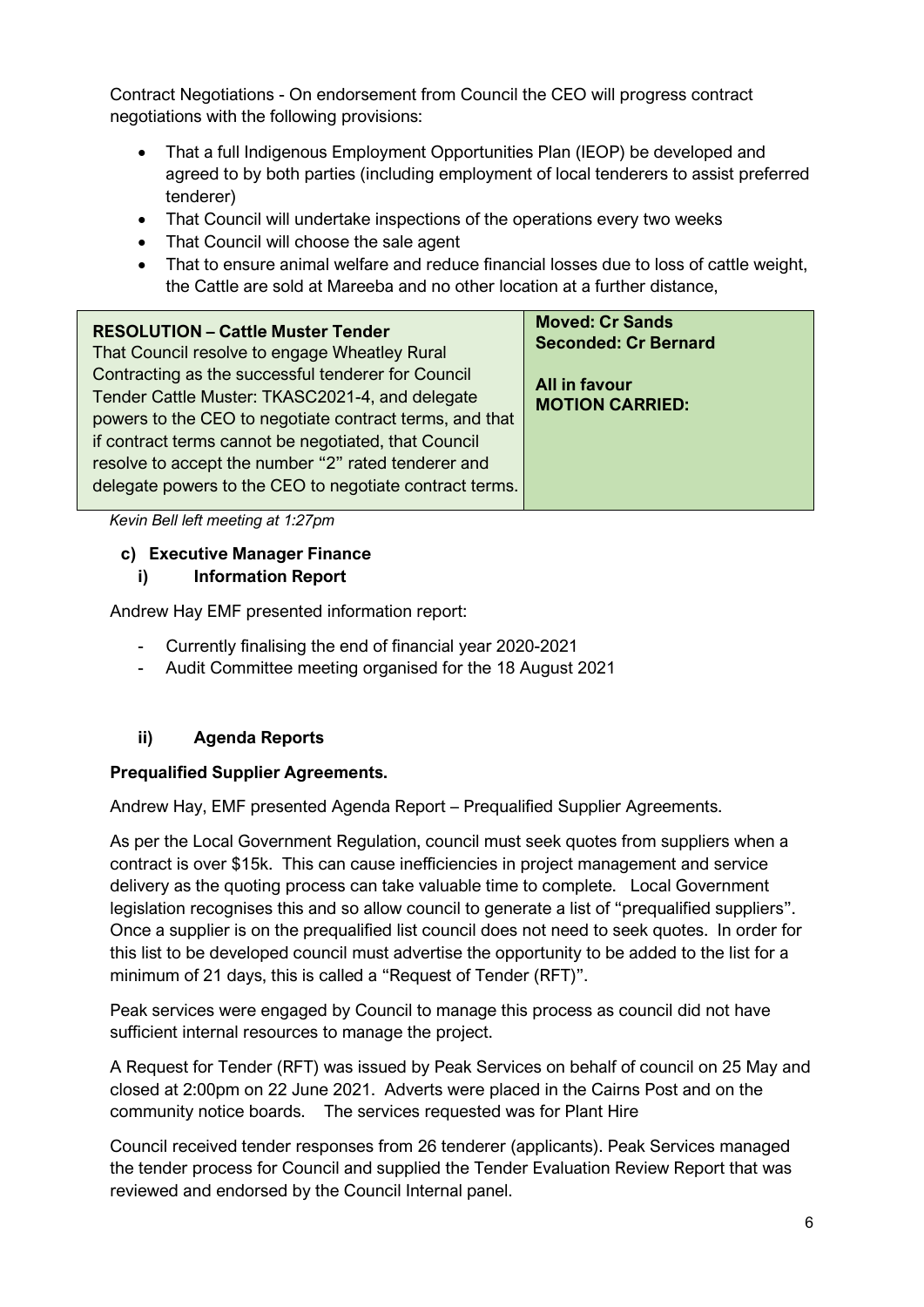The Tender evaluation was undertaken by the Panel on the 15<sup>th</sup> July 2021.

The applicants were assessed by the following criteria:

| Criteria                                   |       | Weighting (%) |
|--------------------------------------------|-------|---------------|
| Pricing & Compliance to Contract terms     |       | 40            |
| Expertise & Tenderer's previous Experience |       | 40            |
| <b>Community Benefits</b>                  |       | 10            |
| <b>Local Content</b>                       |       | 10            |
|                                            | Total | 100           |

Applicants were assessed as being recommended for the prequalified list if they were scored. There is no necessary for Council to use any of these selected suppliers but the higher the scoring the more that supplier has addressed the criteria.

| <b>RESOLUTION - Prequalified Supplier Agreements</b>                                                                                                                                                       | <b>Moved: Cr Elroy Josiah</b> |
|------------------------------------------------------------------------------------------------------------------------------------------------------------------------------------------------------------|-------------------------------|
| That Council resolve to enter into Prequalified                                                                                                                                                            | <b>Seconded: Cr Bernard</b>   |
| Supplier Arrangements with all 26 suppliers for a All in favour<br>period of 2.5 years commencing 01 July 2021 and<br>ceasing 31 December 2023 and to delegate authority<br>to CEO to negotiate contracts. | <b>MOTION CARRIED:</b>        |

## **Asset Disposal – Council Assets**

Andrew Hay, EMF presented Agenda report – Asset Disposal – Council Assets

As per Council's Asset Disposal Policy, all asset disposals need to be disposed either via

- 1. Council's Annual Asset Disposal Plan and adopted annual Budget
- 2. or a specific Council Resolution

We propose the disposal of assets at the following addresses:

- 1. 117 Kokoberra Street Private home ownership transfer
- 2. 327 Karrenganang Street Dwelling has been demolished
- 3. 267 Pindi Street Private home ownership transfer
- 4. 279 Kunjen Street Private home ownership transfer
- 5. 298 Gilbert White Street Private home ownership transfer
- 6. Donated Assets Housing works BAS Upgrades This represents the capital works undertaken by BAS on Council's Housing Network and needs to be recorded as an Asset Renewal against the Asset.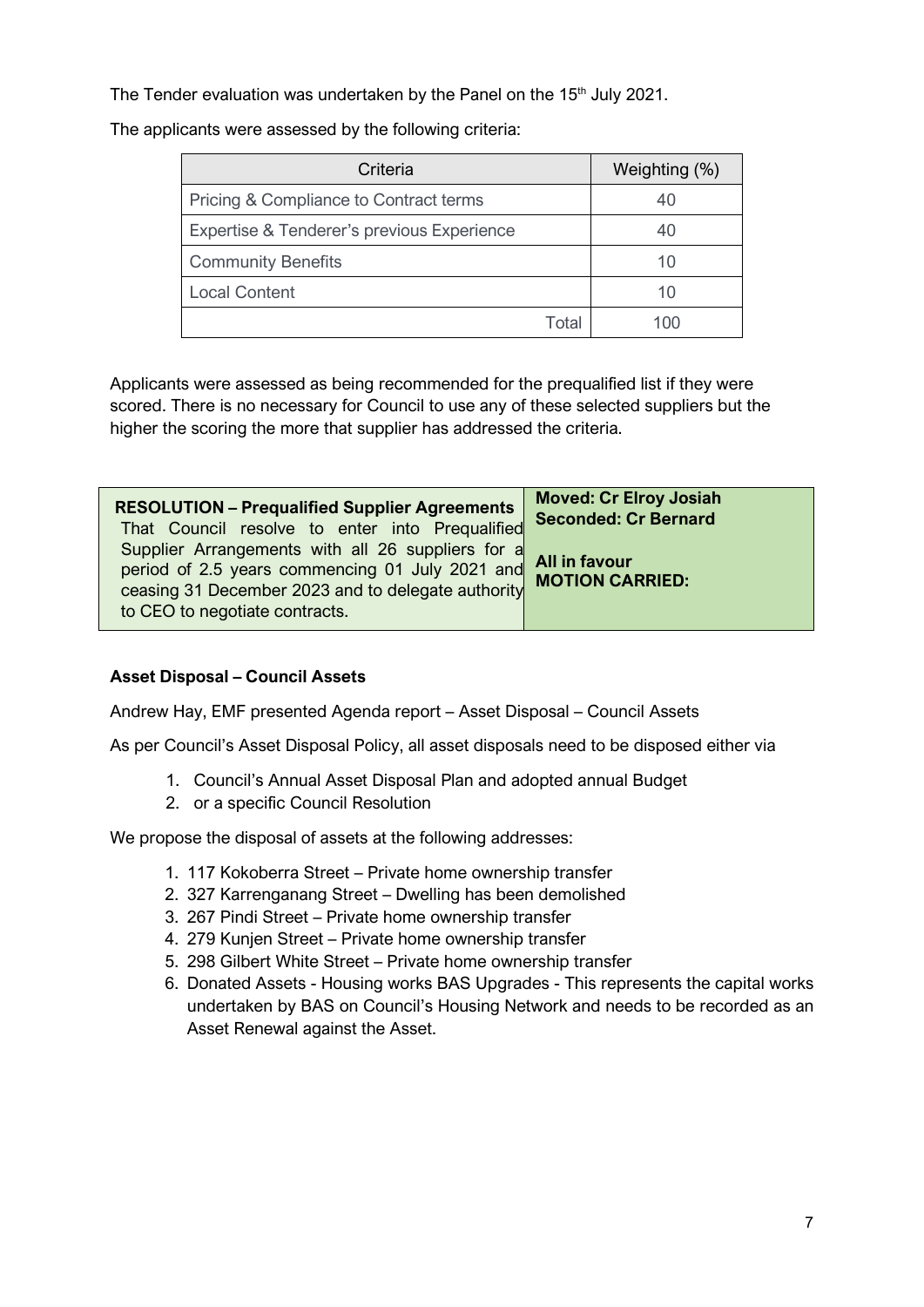| <b>RESOLUTION - Asset Disposal</b><br>That in line with Council's Asset Disposal<br>Policy, Council endorse the disposal of the<br>following asset/s: | <b>Moved: Cr Bernard</b><br><b>Seconded: Cr Cameron Josiah</b><br>All in favour<br><b>MOTION CARRIED:</b> |
|-------------------------------------------------------------------------------------------------------------------------------------------------------|-----------------------------------------------------------------------------------------------------------|
| 1. 117 Kokoberra Street – Private home<br>ownership transfer                                                                                          |                                                                                                           |
| 2. 327 Karrenganang Street – Dwelling has<br>been demolished                                                                                          |                                                                                                           |
| 3. 267 Pindi Street – Private home ownership<br>transfer                                                                                              |                                                                                                           |
| 4. 279 Kunjen Street – Private<br>home<br>ownership transfer                                                                                          |                                                                                                           |
| 5. 298 Gilbert White Street – Private home<br>ownership transfer                                                                                      |                                                                                                           |
| 6. Donated Assets - Housing works BAS<br>Upgrades                                                                                                     |                                                                                                           |

## **d) Executive Manager Roads, Infrastructure and Essential Services**

Jacqui Cresswell EMRIES presented information report:

- Roads Council's road crew successfully completed the additional Transport Infrastructure Development Scheme (TIDS) funding works with special mention being given by the Director General of Department of Transport and Main Roads (TMR) at the last Regional Road Group (RRG) for their outstanding contribution to the program.
- Currently completing formation grades on Landing Road which should be finalised early next week. Gravel deliveries are continuing on Topsy Road and they will return to the area to undertake laying out for Roads to Recovery (R2R), TIDS and (Local Roads and Community Infrastructure Program)
- LRCI funding, along with top up gravel funded by Queensland Reconstruction Authority (QRA).
- QRA Infield assessment to be held this week for National Park, South Mitchell & Pormpuraaw Roads.
- Koppens were the successful tenderer for the town streets project and will commence early August. They will be undertaking traffic controller training for Council staff, contact has been made with RISE for casual workers for this project, who can also undertake the training.
- Plumbers are continuing with BAS maintenance works. Current water testing results show water condition is excellent.
- 5 new BAS upgrade works have been sent to quote with works to be issued by 20 July.
- Car body removal will be undertaken soon with a machine coming into town to crush the car bodies and remove. Public notices need to be issued requesting all vehicles wanting to be retained to be moved into yards, any cars not in boundary will be removed unless permit received.
- Men's shed sewer and water are nearly complete, with water to the dump being commenced this week.
- Capital Projects Duplexes Construction Detailed architectural designs currently being engineered ready for tender.
- Major Projects Workshop compound Complete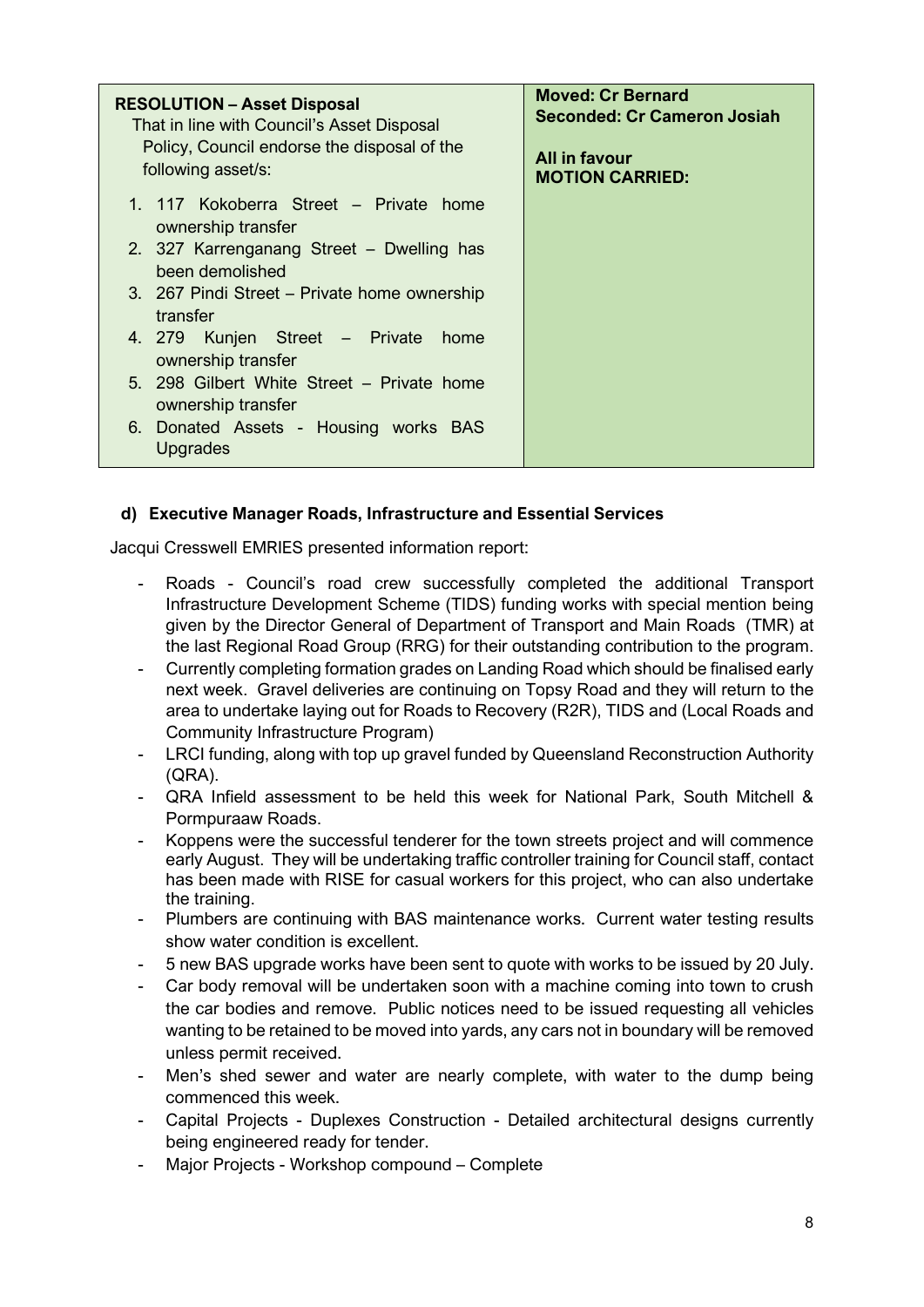- Family bistro/canteen renovation Majority of major works completed with the canteen able to trade. New bar, tables and chairs have been installed and existing reupholstered. All painting works to commence this week.
- Ergon due to arrive next week for connection, all roofing works complete, with block wall to be constructed.
- Wellness centre/Town Hall Complete
- Contractors camp/storage area Works continuing with screening and security still to be done, Ergon due next week for connection.
- Women's meeting place Stage 1 Complete
- Staff house –Kit houses currently being constructed, with framing complete.
- Men's shed Power & Water supply electrical connection waiting for Ergon availability. Water connection due to be complete this week.
- Indigenous Councils Critical Infrastructure Program (ICCIP) The dump and pond designs are waiting final approval and then will go out to tender, hopefully end of July.
- Electrical All works are continuing with QBuild, back log being reduced. Council air conditioner maintenance schedule is continuing. Council electricians are currently undertaking electrical works for both the Apunipima and Queensland Health.
- Airport Facemasks are still compulsory due to Covid19 restrictions.
- A quote has been obtained from NRM (Northern Refuelling Maintenance) for upgrades and critical repairs to airport fuel farm. Mandatory training for fuel handling and refuelling is required urgently to ensure airport compliancy.
- Skytrans are constantly changing the flight schedules which has become problematic for staff rostering, with early and late flights impacting on staffing.
- Workshop Council mechanic has resigned. In the short term, contractor Hayden Shorey to take over.
- One hoist is broken and awaiting repair.
- Rangers & Animal Management The rangers have just returned from a successful burning program at Oriner's and will continue to be out on country, this week with the sawfish research and next week camping at Wallaby Island undertaking research.
- Work has commenced with RISE participants to construct breeding/nesting material for crimson finch.
- Animal Management Plan implementation has commenced and will continue until becoming effective 1 August 2021. Animal registration can take place Monday/Wednesday/Friday between 9-11am and Tuesday/Thursday between 1-3pm. Posters are currently being placed around town advertising this.
- Parks & Gardens Recent vandalism and fire at the market garden has destroyed all irrigation pipes which will need replacing. An arborist will be required to trim the mango trees. Two (2) new employees for Parks & Gardens will start tomorrow.
- Rubbish removal of town streets continuing with public awareness of throwing rubbish on the ground needing to, again, be advertised.

*Kevin Bell returned to meeting at 2:12pm*

#### **e) Executive Manager Community Services i) Information Report**

Kevin Bell EMCS presented a verbal Information report: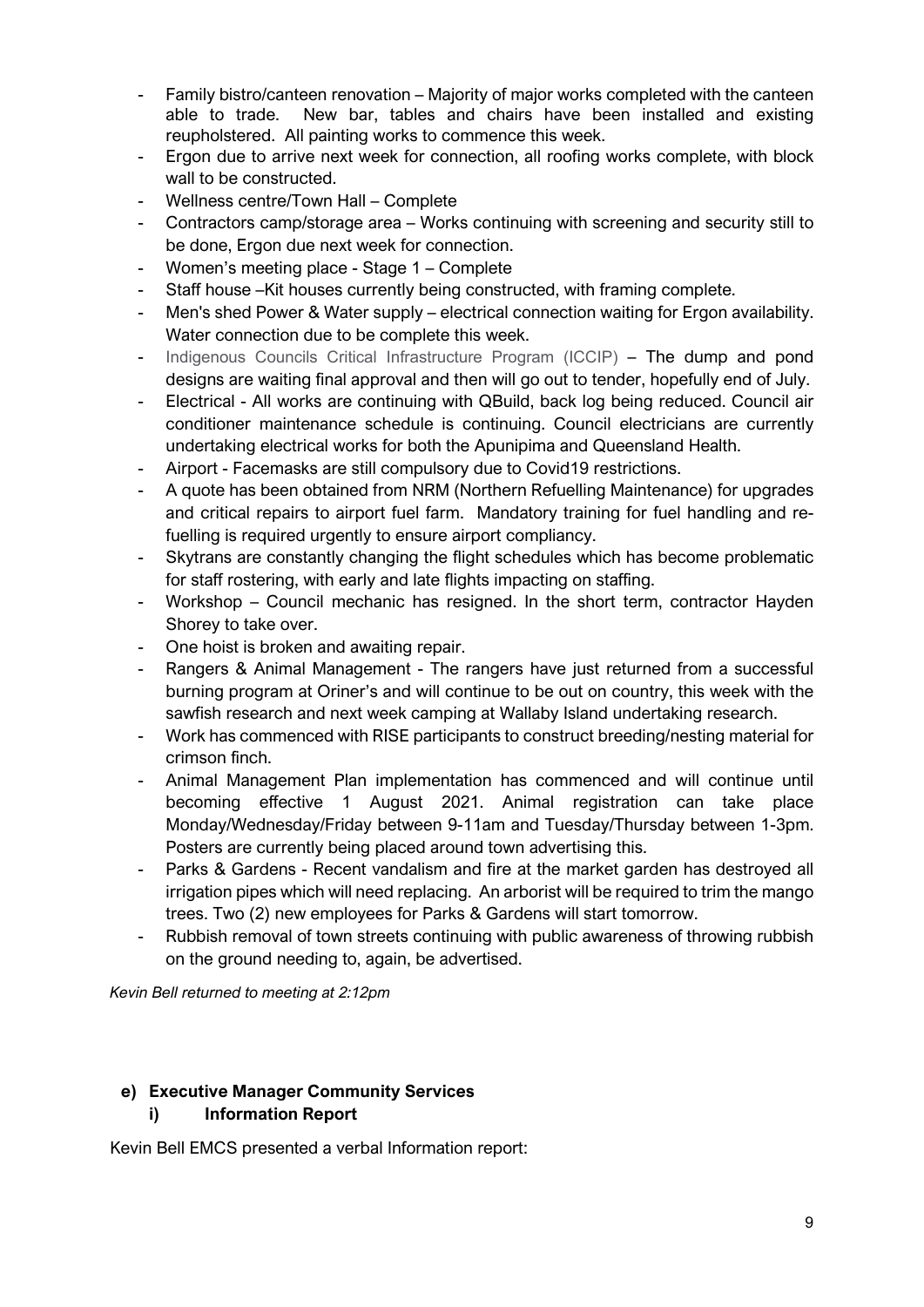Attended the DDMG meeting today – there is 1 case of COVID19 in Mareeba. Waiting to confirm if it is the "Delta" strain. Very little risk – infected person has already been vaccinated. The person living with infected person has tested negative.

QLD Health don't believe there is a great risk to communities.

The person was picked up from the airport in a private vehicle was taken straight home and was tested the next day.

120 passengers were on the same flight – all have been put into quarantine for 14 days

- Children and youth programs were run over the holiday period.
- The Gulf Cluster football competition has been running and Kowanyama hosted 1 of the games.
- Kowanyama will now be the home ground for the Kowanyama vs Pormpuraaw games.
- The pool is still out of service we are awaiting on new vacuum. Due to some vandalism the vacuum was damaged.
- Daily programs still being run at the MPC and football grounds.
- The Manager position for the Women's Shelter still being advertised.
- Stage 1 of the Women's Meeting place is complete, and Stage 2 will start to be developed.
- CoVid vaccination planning to be organised for the MPC
- CSP will discuss with Dr Chris McLaughlin to get finalised

#### **f) Executive Manager Human Resources i) Information Report**

Mr Gary Uhlmann CEO presented EMHR information report:

- Changes to Superannuation Payments from 01 July 2021 superannuation payments for 98 staff will increase from 9.5% to 10%. This includes the Mayor and Councilors. The majority of these are casual staff and a handful of permanent staff who have not worked for more than 12 months with Council.
- Business Enterprise Manager interviews completed, and recommendations have been made
- Parks and Gardens 2 x new employees to start tomorrow
- New Appointments 2 x Team Leaders for Aged Care as part of restructure. Team Leader of Kitchen and food services and Team Leader of Admin.
- Training Council to take a much stronger approach to be made across all areas/departments. Encourage employees to do Cert training as well as general skills training.
- There have been a few attempted break-ins and break-ins. To be mentioned at the community meeting. Police to be doing night patrols - speak with minister when in community.

Mayor mentioned that there will be carnivals held in Kowanyama near the end of the year, and would it be possible for community members who work at those carnivals to be part of the Food Handling courses with RISE?

**Action Item:** EMHR to discuss with RISE the possibility of adding more community members to the Food Handling / Safety courses being conducted

#### **5) Other Business**